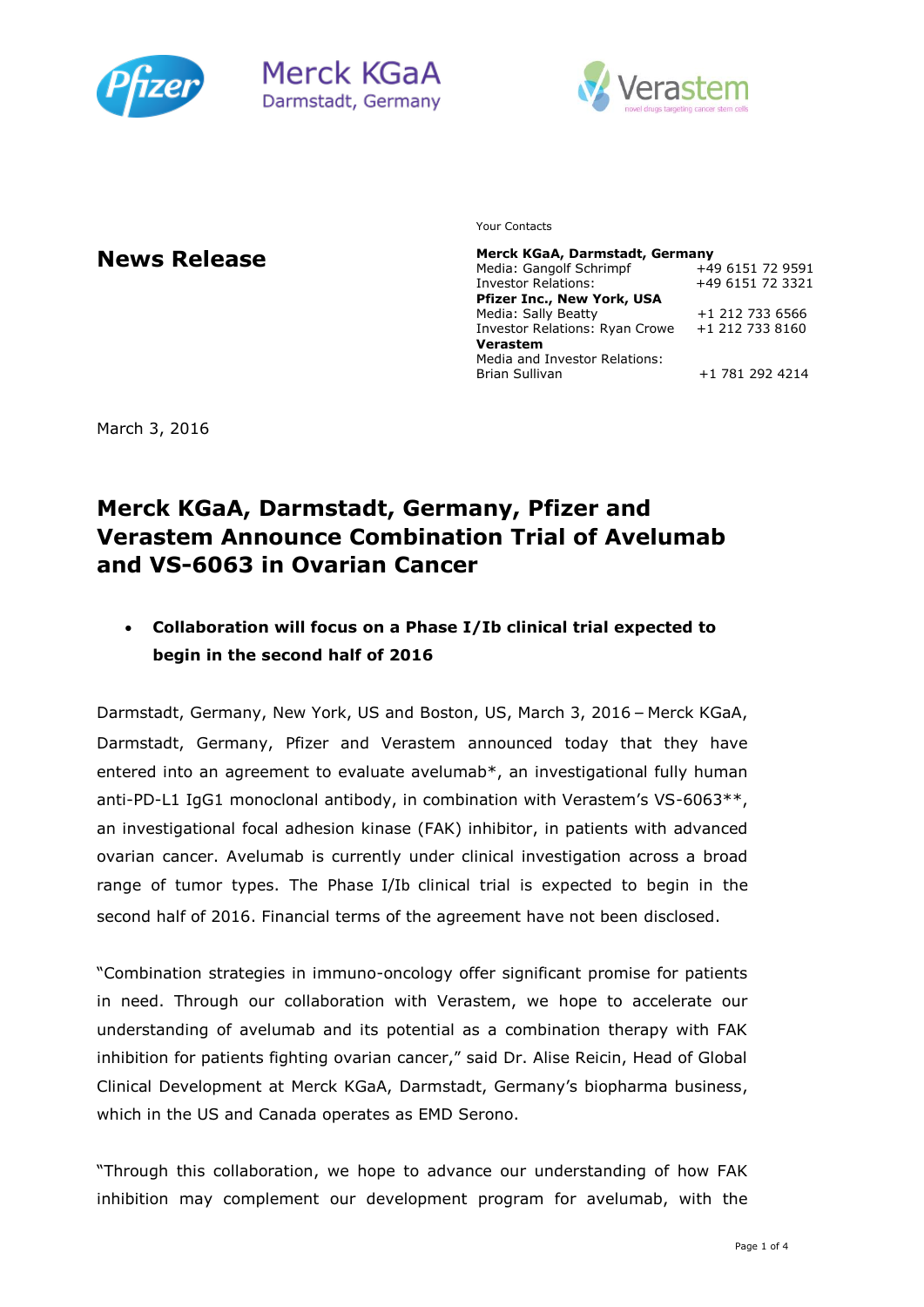





## **News Release**

ultimate goal of potentially achieving better outcomes for women with ovarian cancer," said Chris Boshoff, Vice President and Head of Early Development, Translational and Immuno-Oncology at Pfizer Oncology.

"Recent research shows that FAK inhibitors could be beneficial in combination with immuno-oncology agents.<sup>1</sup> We are excited to be working with Merck KGaA, Darmstadt, Germany, and Pfizer to build upon the early clinical signals observed in patients with ovarian cancer receiving combination therapy with VS-6063," said Robert Forrester, Verastem President and Chief Executive Officer.

FAK is a protein which is often overproduced in tumors, enabling cancer cells to evade attack by the immune system. As reported in the September 24, 2015, edition of *Cell*, pre-clinical research shows that FAK inhibition can modulate the balance of immune cells in the tumor, increasing the presence of cytotoxic T cells in the tumor and decreasing the presence of immunosuppressive T regulatory cells.<sup>1</sup>

#### **References**

- 1. Serrels A et al. FAK Controls Chemokine Transcription, Tregs, and Evasion of Anti-tumor Immunity. Cell 2015; 163 (1): 160–73
- 2. Ferlay J et al. GLOBOCAN 2012 v1.0, Cancer Incidence and Mortality Worldwide: IARC CancerBase No. 11 [Internet]. Lyon, France: International Agency for Research on Cancer; 2013. Available from[: http://globocan.iarc.fr.](http://globocan.iarc.fr/) Accessed December 2015.
- 3. World Cancer Research Fund International. Ovarian Cancer Statistics. Available from: [http://www.wcrf.org/int/cancer-facts-figures/data-specific-cancers/ovarian-cancer-statistics.](http://www.wcrf.org/int/cancer-facts-figures/data-specific-cancers/ovarian-cancer-statistics) Accessed November 2015.
- 4. NICE. Ovarian Cancer: Recognition and Initial Management. Available from: [https://www.nice.org.uk/guidance/cg122.](https://www.nice.org.uk/guidance/cg122) Accessed November 2015.
- 5. National Cancer Institute. Ovarian Epithelial, Fallopian Tube, and Primary Peritoneal Cancer Treatment (PDQ®). Available from[:http://www.cancer.gov/types/ovarian/patient/ovarian](http://www.cancer.gov/types/ovarian/patient/ovarian-epithelial-treatment-pdq)[epithelial-treatment-pdq](http://www.cancer.gov/types/ovarian/patient/ovarian-epithelial-treatment-pdq) Accessed November 2015.
- 6. Ledermann JA et al. Newly diagnosed and relapsed epithelial ovarian carcinoma: ESMO clinical
- practice guidelines for diagnosis, treatment and follow-up. [Ann Oncol](http://www.ncbi.nlm.nih.gov/pubmed/24078660) 2013; 24(Suppl 6): vi24–32.
- 7. Ojalvo LS et al. Emerging immunotherapies in ovarian cancer. Discov Med 2015; 20(109): 97–109.

#### **About Ovarian Cancer**

Globally, ovarian cancer is the seventh most common cancer in women.<sup>2</sup> Annually, nearly 239,000 cases are diagnosed worldwide.<sup>3</sup> Ovarian cancer may be difficult to diagnose, as symptoms may appear only in the later stages, when the disease has spread beyond the ovaries.<sup>3</sup> Outcomes for women with ovarian cancer are generally poor due to most patients presenting with advanced disease.<sup>4</sup> The 5-year prevalence of women globally living with ovarian cancer is 22.6 per 100,000.<sup>3</sup> Current treatment options for epithelial ovarian cancer may include surgery, radiotherapy, chemotherapy and targeted

<sup>\*</sup>Avelumab is the proposed International Non-proprietary Name for the anti-PD-L1 IgG1 monoclonal antibody (MSB0010718C). Avelumab is under clinical investigation and has not been proven to be safe and effective. There is no guarantee any product will be approved in the sought-after indication by any health authority worldwide.

<sup>\*\*</sup>VS-6063 (defactinib) is under clinical investigation and has not be proven to be safe and effective. There is no guarantee any product will be be approved in the sought-after indication by any health authority worldwide.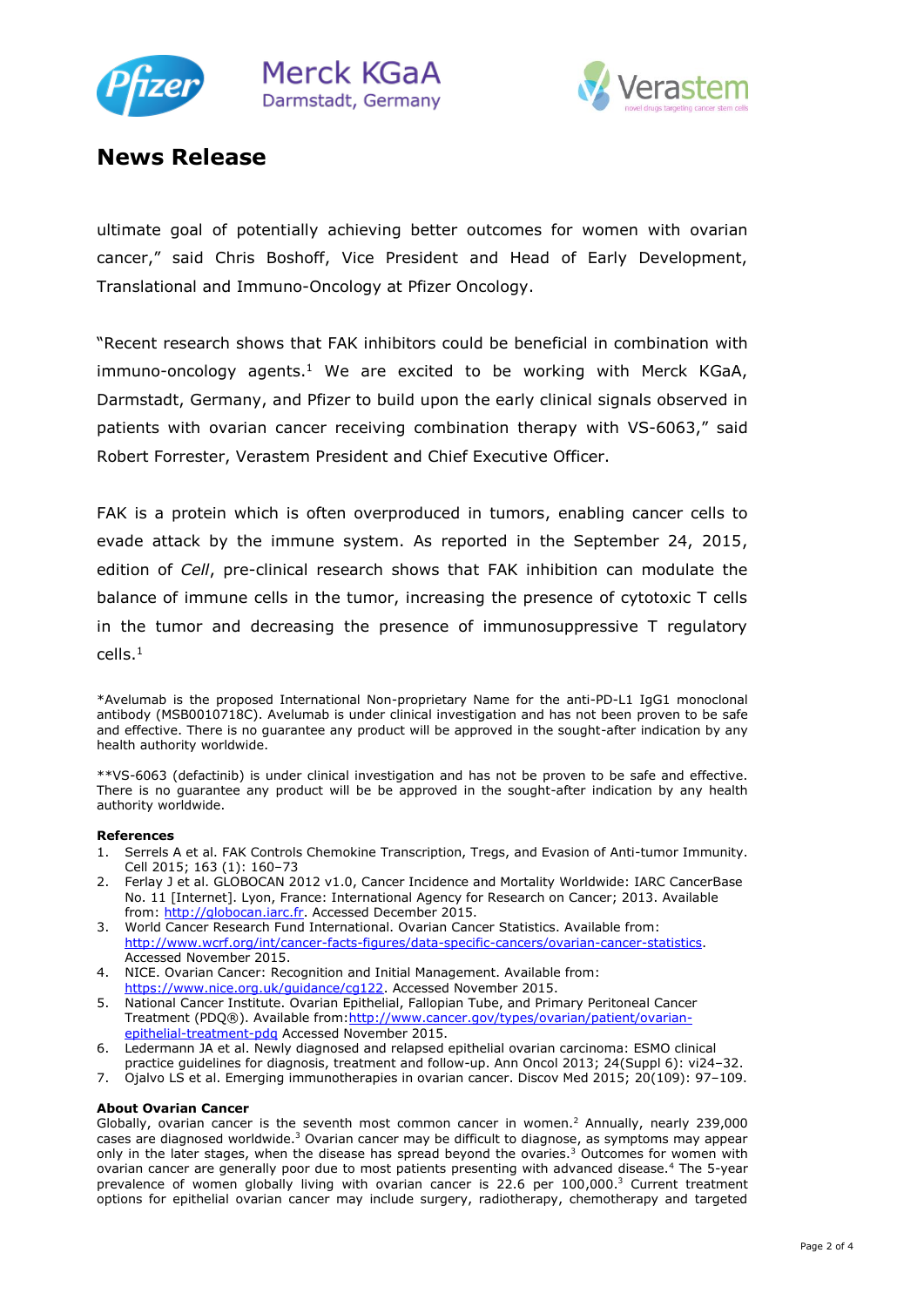



## **News Release**

therapies.<sup>5</sup> Women who are unable to undergo treatment with platinum-based chemotherapy, due to resistance or refractory disease, currently have very limited treatment options. Platinum-resistant ovarian cancer is defined as ovarian cancer that recurs within six months of completing primary chemotherapy with a platinum-based medication.<sup>6</sup> Platinum-refractory ovarian cancer is defined as ovarian cancer that progresses during treatment with a platinum-based chemotherapy regimen.<sup>6</sup> There is still a clear unmet need in ovarian cancer in relation to general disease awareness, $3$  improving initial investigations in primary and secondary care and novel therapies with demonstrable efficacy.<sup>7</sup>

#### **About Avelumab**

Avelumab (also known as MSB0010718C) is an investigational fully human anti-PD-L1 IgG1 monoclonal antibody. By inhibiting PD-L1 interactions, avelumab is thought to enable the activation of T-cells and the adaptive immune system. By retaining a native Fc-region, avelumab is thought to potentially engage the innate immune system and induce antibody-dependent cell-mediated cytotoxicity (ADCC). In November 2014, Merck KGaA, Darmstadt, Germany, and Pfizer announced a strategic alliance to codevelop and co-commercialize avelumab.

#### **About Verastem, Inc.**

Verastem, Inc. (NASDAQ:VSTM) is a biopharmaceutical company focused on discovering and developing drugs to improve outcomes for patients with cancer. Our product candidates utilize a multifaceted approach to treat cancer by reducing cancer stem cells, enhancing anti-tumor immunity, and modulating the local tumor microenvironment. Our most advanced clinical product candidates are the Focal Adhesion Kinase inhibitors, VS-6063 and VS-4718, and the dual PI3K/mTOR inhibitor, VS-5584. For more information, please visit [www.verastem.com.](http://www.verastem.com/)

#### **About Focal Adhesion Kinase**

Focal Adhesion Kinase (FAK) is a non-receptor tyrosine kinase encoded by the PTK-2 gene that is involved in cellular adhesion and, in cancer, metastatic capability. VS-6063 (defactinib) and VS-4718 are orally available compounds that are potent inhibitors of FAK. VS-6063 and VS-4718 utilize a multifaceted approach to treat cancer by reducing cancer stem cells, enhancing anti-tumor immunity, and modulating the local tumor microenvironment. VS-6063 and VS-4718 are currently being studied in multiple clinical trials for their ability to improve patient survival.

#### **Alliance between Merck KGaA, Darmstadt, Germany, and Pfizer Inc., New York, US**

Immuno-oncology is a top priority for Merck KGaA, Darmstadt, Germany, and Pfizer Inc. The global strategic alliance between Merck KGaA, Darmstadt, Germany, and Pfizer Inc., New York, US, enables the companies to benefit from each other's strengths and capabilities and further explore the therapeutic potential of avelumab, an investigational anti-PD-L1 antibody initially discovered and developed by Merck KGaA, Darmstadt, Germany. The immuno-oncology alliance will jointly develop and commercialize avelumab and advance Pfizer's PD-1 antibody. The alliance is focused on developing high-priority international clinical programs to investigate avelumab as a monotherapy, as well as in combination regimens, and is striving to find new ways to treat cancer.

#### **Pfizer Inc.: Working together for a healthier world®**

At Pfizer, we apply science and our global resources to bring therapies to people that extend and significantly improve their lives. We strive to set the standard for quality, safety and value in the discovery, development and manufacture of healthcare products. Our global portfolio includes medicines and vaccines, as well as many of the world's best-known consumer healthcare products. Every day, Pfizer colleagues work across developed and emerging markets to advance wellness, prevention, treatments and cures that challenge the most feared diseases of our time. Consistent with our responsibility as one of the world's premier innovative biopharmaceutical companies, we collaborate with health care providers, governments and local communities to support and expand access to reliable, affordable health care around the world. For more than 150 years, Pfizer has worked to make a difference for all who rely on us. To learn more, please visit us at [www.pfizer.com.](http://www.pfizer.com/) In addition, to learn more, follow us on Twitter at @Pfizer and @Pfizer News, [LinkedIn,](http://cts.businesswire.com/ct/CT?id=smartlink&url=https%3A%2F%2Fwww.linkedin.com%2Fcompany%2Fpfizer&esheet=51256083&newsitemid=20160108005861&lan=en-US&anchor=LinkedIn&index=2&md5=1b6773a5def232c9277cde37228c95ea) and like us on Facebook at [Facebook.com/Pfizer.](https://www.facebook.com/Pfizer)

All Merck KGaA, Darmstadt, Germany, press releases are distributed by e-mail at the same time they become available on the EMD Group Website. In case you are a resident of the USA or Canada, please go to [www.emdgroup.com/subscribe](http://www.emdgroup.com/subscribe) to register again for your online subscription of this service as our newly introduced geo-targeting requires new links in the email. You may later change your selection or discontinue this service.